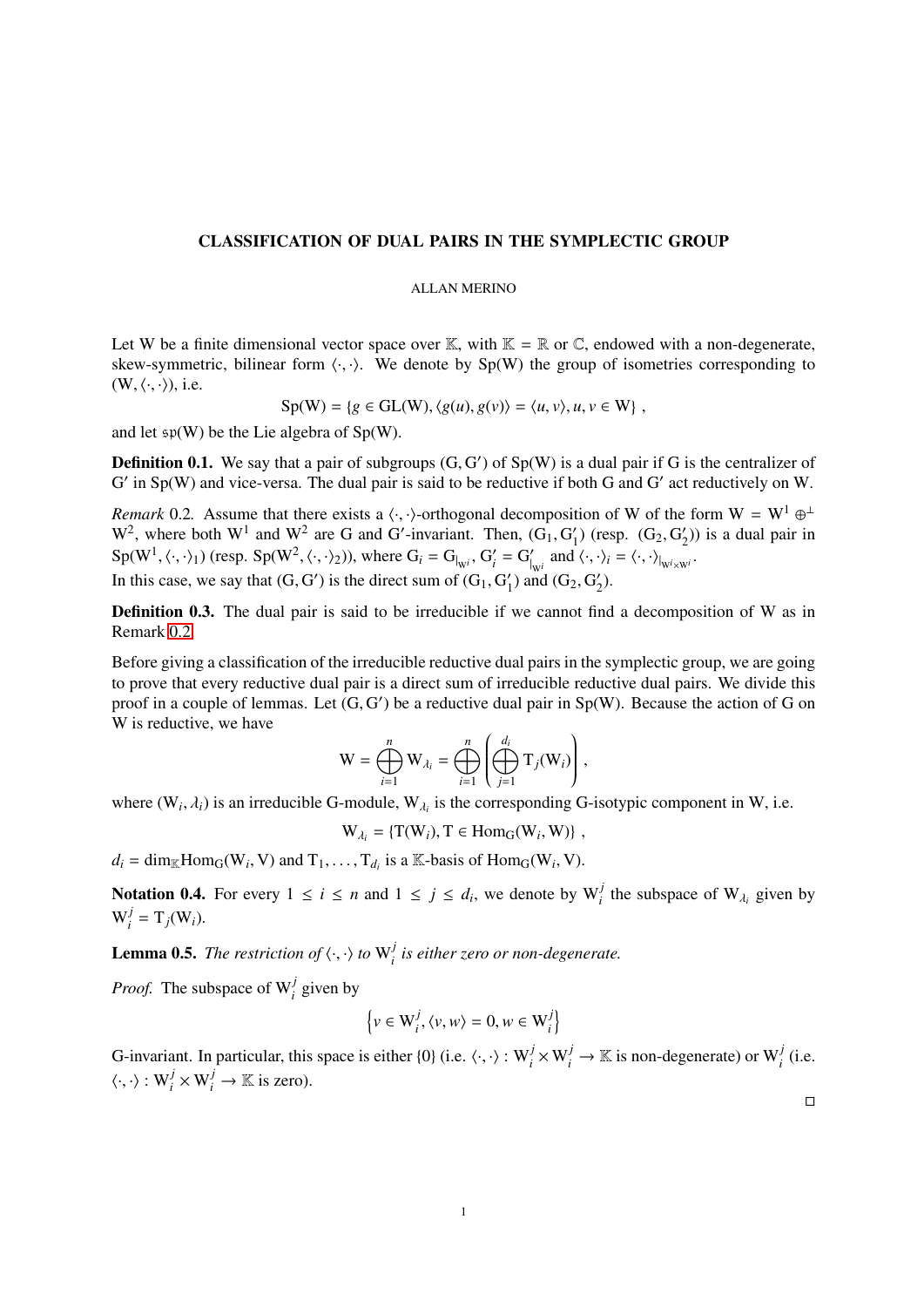- *Remark* 0.6. (1) Assume that the restriction of  $\langle \cdot, \cdot \rangle$  to W<sub>*j*</sub></sub> is non-degenerate. It follows that the Gmodule  $W_i^j$  is self-dual (the G-equivariant map  $S: W_i^j \to W_i^j$ *i* <sup>\*</sup> is given by  $S(v)(w) = \langle u, v \rangle, v, w \in$  $\mathrm{W}^j_i$ *i* ).
	- (2) Assume that the restriction of  $W_i^j$  is zero. Then, there exists  $1 \leq k \leq n$  and  $1 \leq l \leq d_k$  such that the form  $\langle \cdot, \cdot \rangle$  on  $W_i^j \times W_k^l$  is non-zero (otherwise,  $W_i^j$  will be in the radical of  $\langle \cdot, \cdot \rangle$ ). In particular, by using that

$$
\left\{v \in \mathbf{W}_i^j, \langle v, w \rangle = 0, w \in \mathbf{W}_k^l\right\}
$$

is G-invariant, it follows that the previous space is {0}, and we get a natural map

$$
\mathbf{W}_i^j \to \mathbf{W}_k^{l^*}
$$

which is injective and G-invariant.

<span id="page-1-0"></span>**Lemma 0.7.** *Let*  $i \in [[1, n]]$  *such that the restriction of*  $\langle \cdot, \cdot \rangle$  *to*  $W_{\lambda_i} \times W_{\lambda_i}$  *is non-zero. Then,*  $\langle \cdot, \cdot \rangle$  *is* non-*degenerate* on  $W$ , *and the space*  $W$ , *is*  $\langle \cdot, \cdot \rangle$  *cycry*  $W$ ,  $i + i$ *non-degenerate on*  $W_{\lambda_i}$  *and the space*  $W_{\lambda_i}$  *is*  $\langle \cdot, \cdot \rangle$ -*orthogonal to every*  $W_{\lambda_j}$ ,  $j \neq i$ .

*Proof.* Fix such *i*. Because the form  $\langle \cdot, \cdot \rangle$  on  $W_{\lambda_i} \times W_{\lambda_i}$  is non-zero, there exists  $1 \leq k, t \leq d_i$  such that  $\langle \sqrt{W_k} \cdot W_{\lambda_i} + l \cdot 0 \rangle$ . It follows from Lemma 0.5 that  $W_k \approx W^{t*}$ . By using that  $W_k \approx W^{t*}$   $\langle (W_i^k, W_i^l) \neq \{0\}$ . It follows from Lemma [0.5](#page-0-1) that  $W_i^k \approx W_i^l$ <br> $W_i^k \approx W_i^{l*}$  as a G modula. In particular,  $W_i^l \approx W_i^{l*}$  as a G m <sup>\*</sup>. By using that  $W_i^k \approx W_i^t$ , it follows that  $W_i^k \approx W_i^k$ <sup>\*</sup> as a G-module. In particular,  $W_i^a \approx W_i^a$ \* as a G-module for every  $1 \le a \le d_i$ .

Let  $1 \le j \le n$  such that  $i \ne j$ , and  $W_j^b$ ,  $1 \le b \le d_j$ , be an irreducible G-module of  $W_{\lambda_j}$ . If there exists  $1 \le a \le d_i$  such that  $\langle W_i^a, W_j^b \rangle \ne \{0\}$ , it follows from Lemma [0.5](#page-0-1) that  $W_i^a \approx W_j^b$ <br>W<sub>a</sub> W<sub>a</sub><sup>*i*</sup></sub> M<sub>a</sub><sup>*i*</sup> M<sub>a</sub><sup>*i*</sup> M<sub>a</sub><sup>*i*</sup> M<sub>a</sub><sup>*i*</sup> M<sub>a</sub><sup>*i*</sup> M<sub>a</sub><sup>*i*</sup> M<sub>a</sub><sup>*i*</sup> M<sub>a</sub><sup>*i*</sup> M<sub>a</sub><sup>*i*</sup> M<sub>a</sub><sup>*i*</sup> M<sub>a</sub><sup>*i*</sup> \*. By using that  $W_i^a \approx W_i^a$ <sup>\*</sup>, it follows that  $W_i^a \approx W_j^b$ , which is impossible. In particular,  $W_{\lambda_i} \perp W_{\lambda_j}$ , and it follows that  $Rad(\langle \cdot, \cdot \rangle_{W_{\lambda_i} \times W_{\lambda_i}}) \subseteq Rad(\langle \cdot, \cdot \rangle) = \{0\}.$ 

<span id="page-1-1"></span>**Lemma 0.8.** *Let*  $i \in [[1, n]]$  *such that the restriction of*  $\langle \cdot, \cdot \rangle$  *to*  $W_{\lambda_i} \times W_{\lambda_i}$  *is zero. Then, there exists a unique*  $i \neq i$  *such that*  $\langle \cdot, \cdot \rangle \cdot W_{\lambda_i} \oplus W_{\lambda_i} \times W_{\lambda_i} \oplus W_{\lambda_i} \rightarrow \mathbb{K}$  *is non-deg unique*  $j \neq i$  such that  $\langle \cdot, \cdot \rangle : W_{\lambda_i} \oplus W_{\lambda_i} \times W_{\lambda_i} \oplus W_{\lambda_j} \rightarrow \mathbb{K}$  *is non-degenerate. Moreover,*  $W_{\lambda_i} \oplus W_{\lambda_j} \perp$  $W_{\lambda_k}, k \neq i, j.$ 

By using the previous lemma, we get the following decomposition of W:

$$
W=(W_{\lambda_1}\oplus\ldots\oplus W_{\lambda_m})\bigoplus\left((W_{\lambda_{m+1}}\oplus W_{\lambda_{m+2}})\oplus\ldots\oplus(W_{\lambda_{n-1}}\oplus W_{\lambda_n})\right),
$$

where the restriction of  $\langle \cdot, \cdot \rangle$  to  $W_{\lambda_1}, \ldots, W_{\lambda_m}$  is non-degenerate, is zero on  $W_{\lambda_{m+1}}, \ldots, W_{\lambda_n}$  such that the restriction of  $\langle \cdot, \cdot \rangle$  to  $W_{\lambda_n} \cong W_{\lambda_n} \oplus W_{\lambda_n}$  is non-degenerate restriction of  $\langle \cdot, \cdot \rangle$  to  $W_{\lambda_{m+1}} \oplus W_{\lambda_{m+2}}, \ldots, W_{\lambda_{n-1}} \oplus W_{\lambda_n}$  is non-degenerate.

**Notation 0.9.** For every  $1 \le k \le m + \frac{n-m}{2}$  $\frac{-m}{2}$ , we denote by  $\widetilde{W}^k$  the subspace of V given by

$$
\widetilde{\mathbf{W}}^k = \begin{cases} \mathbf{W}_{\lambda_k} & \text{if } 1 \le k \le m \\ \mathbf{W}_{\lambda_{m+2(k-m)-1}} \oplus \mathbf{W}_{\lambda_{m+2(k-m)}} & \text{otherwise} \end{cases}
$$

where the restriction of  $\langle \cdot, \cdot \rangle$  to  $\widetilde{W}_{\lambda_k}, 1 \leq k \leq m$ , is non-degenerate and  $\widetilde{W}^k, m + 1 \leq k \leq m + \frac{n-m}{2}$ <br>direct sum of two  $(\langle \cdot, \cdot \rangle)$  isotropic) G-isotropic component such that  $\langle \cdot, \cdot \rangle$  is non-degenera  $\frac{-m}{2}$  is a direct sum of two ( $\langle \cdot, \cdot \rangle$ -isotropic) G-isotypic component such that  $\langle \cdot, \cdot \rangle_{|\tilde{w}^k \times \tilde{w}^k}$  is non-degenerate.

**Corollary 0.10.** *For every*  $1 \le i \ne j \le m + \frac{n-m}{2}$  $\frac{-m}{2}$ , the spaces  $\widetilde{W}^i$  and  $\widetilde{W}^j$  are  $\langle \cdot, \cdot \rangle$ -orthogonal.

*Proof.* Obvious using Lemmas [0.7](#page-1-0) and [0.8.](#page-1-1)

**Proposition 0.11.** *The joint action of* G *and* G' *on*  $W^i$ ,  $1 \le i \le n$ , *is irreducible.* 

2

 $\Box$ 

 $\Box$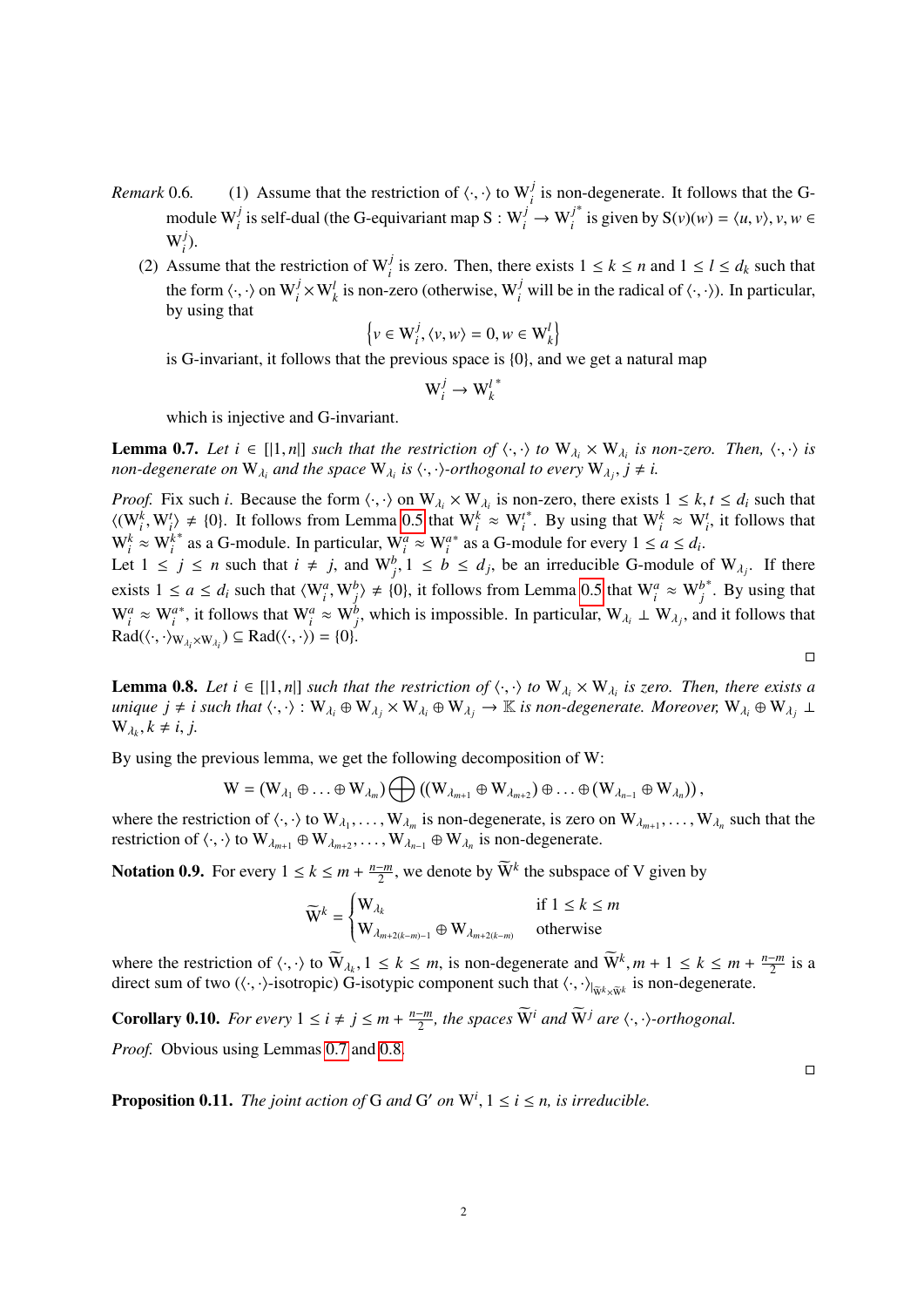*Proof.* Let  $U \subseteq V$  be an irreducible G·G'-module. Because the form  $\langle \cdot, \cdot \rangle$  is G and G' invariant, it follows that the space that the space

$$
\{s \in U, \langle s, u \rangle = 0, u \in U\}
$$

is either  $\{0\}$  or U, i.e.  $\langle \cdot, \cdot \rangle_{\mathbb{U} \times \mathbb{U}}$  is either zero or non-degenerate.<br>Assume first that  $\langle \cdot, \cdot \rangle_{\mathbb{U}}$  is non-degenerate. Then  $W = \Pi \oplus \Pi$ 

Assume first that  $\langle \cdot, \cdot \rangle_{|U \times U}$  is non-degenerate. Then,  $W = U \oplus U^{\perp}$ , where  $U^{\perp}$  is given by:

$$
U^{\perp} = \{ y \in W, \langle y, u \rangle = 0, u \in U \}.
$$

Note that the space U<sup>⊥</sup> is G · G'-invariant and  $\langle U, U^{\perp} \rangle = \{0\}$ . Let T : W  $\rightarrow$  W be the map given by

$$
T(u + u^{\perp}) = u - u^{\perp}, \qquad (u \in U, u^{\perp} \in U^{\perp}).
$$

One can easily check that  $T \in Sp(W)$ . Moreover, for every  $g \in G$ ,  $u \in U$  and  $u^{\perp} \in U^{\perp}$ , we get:

$$
\Pi(g) \circ T(u + u^{\perp}) = \Pi(g)(u - u^{\perp}) = \Pi(g)(u) - \Pi(g)(u^{\perp}) = T \circ \Pi(g)(u + u^{\perp}).
$$

It implies that T commutes with G, i.e.  $T \in G'$ . Similarly, T commutes with G', i.e.  $T \in G$ . Let  $(A, \lambda_0)$ <br>and  $(B, \lambda_1)$  be two irreducible G-modules such that  $A \subset H R \subset H^{\perp}$ . If A and B are equivalent there and  $(B, \lambda_1)$  be two irreducible G-modules such that  $A \subseteq U$ ,  $B \subseteq U^{\perp}$ . If A and B are equivalent, there exists a man  $T_{\lambda}$  p :  $A \rightarrow B$  such that exists a map  $T_{A,B}: A \rightarrow B$  such that

$$
T_{A,B} \circ \lambda_0(g) = \lambda_1(g) \circ T_{A,B}, \qquad (g \in G).
$$

In particular, for  $g = T$ , we get for every  $u \in U$  that  $T_{A,B}(u) = -T_{A,B}(u)$ , which is impossible, i.e. that A and B are not isomorphic as G-modules. We get similar results for G', and it follows that U is a full isotypic component for both G and G'.

Assume now that  $\langle \cdot, \cdot \rangle_{U \times U}$  is zero. As explained before, there exists an irreducible  $G \cdot G'$ -module  $V \subseteq W$ <br>such that the pairing  $\langle \cdot, \cdot \rangle : U \times V \to \mathbb{K}$  is non-zero, and hence non-degenerate. One can easily see th such that the pairing  $\langle \cdot, \cdot \rangle : U \times V \to \mathbb{K}$  is non-zero, and hence non-degenerate. One can easily see that the restriction of  $\langle \cdot, \cdot \rangle$  to V is zero. As before, by using that  $\langle \cdot, \cdot \rangle : U \oplus V \times U \oplus V \to \mathbb{K}$  is non-degenerate, we get that  $W = (U \oplus V) \oplus (U \oplus V)^{\perp}$ , and  $(U \oplus V)^{\perp}$  is  $G \cdot G'$ -invariant. Let  $T_1^t : W \to W, t \in \mathbb{K}^*$ , be the element of End(W) given by element of End(W) given by

$$
T_1^t(u) = tu, \t T_1^t(v) = t^{-1}v, \t T_1^t(a) = a, \t (u \in U, v \in V, a \in (U \oplus V)^{\perp}).
$$

One can easily see that for every  $t \in \mathbb{K}^*$ ,  $T_1^t \in Sp(W)$ , and by using the previous method, it follows that U is a full isotypic component for both G and  $G'$ . The proposition follows.

 $\Box$ 

**Proposition 0.12.** *For every*  $1 \leq k \leq m + \frac{n-m}{2}$  $\frac{-m}{2}$ ,  $(G_{\widetilde{W}^k}, G'_{\widetilde{V}})$  $\left(\frac{\partial}{\partial \widetilde{W}}\right)$  *is an irreducible dual pair in*  $\text{Sp}(\widetilde{W}^k,\langle\cdot,\cdot\rangle_k)$ *.* 

<span id="page-2-0"></span>Corollary 0.13. *Every reductive dual pair is a direct sum of irreducible reductive dual pairs.*

**Definition 0.14.** Let  $(G, G')$  be an irreducible reductive dual pair in Sp(W). If the joint action of G and  $G'$  on W is irreducible, we say that  $(G, G')$  is of type I. Moreover, if  $W = W^1 \oplus W^2$  is a direct sum of G' on W is irreducible, we say that  $(G, G')$  is of type I. Moreover, if  $W = W^1 \oplus W^2$  is a direct sum of two isotropic subspaces, where both  $W^1$  and  $W^2$  are G. G'-invariant, we say that  $(G, G')$  is of type II two isotropic subspaces, where both  $W^1$  and  $W^2$  are  $G \cdot G'$ -invariant, we say that  $(G, G')$  is of type II.

The goal is now to give a precise classification of reductive dual pairs in the (real or complex) symplectic group. According to Corollary [0.13,](#page-2-0) we can focus our intention on the irreducible ones.

From now on, we assume that  $(G, G')$  is a reductive irreducible dual pair in Sp(W). We denote by  $\Pi$  the natural action of Sp(W) on W natural action of Sp(W) on W.

<span id="page-2-1"></span>**Lemma 0.15.** Assume that  $(G, G')$  is of type I. Then, there exists a division algebra  $D$  over  $K$ , a left<br>vector space V over  $D$  a right vector space V' over  $D$  such that *vector space* V *over* D*, a right vector space* V <sup>0</sup> *over* D *such that*

$$
W = V' \otimes_{\mathbb{D}} V
$$

and such that G (resp. G') acts on V (resp. V') irreducibly (both actions are D-linear).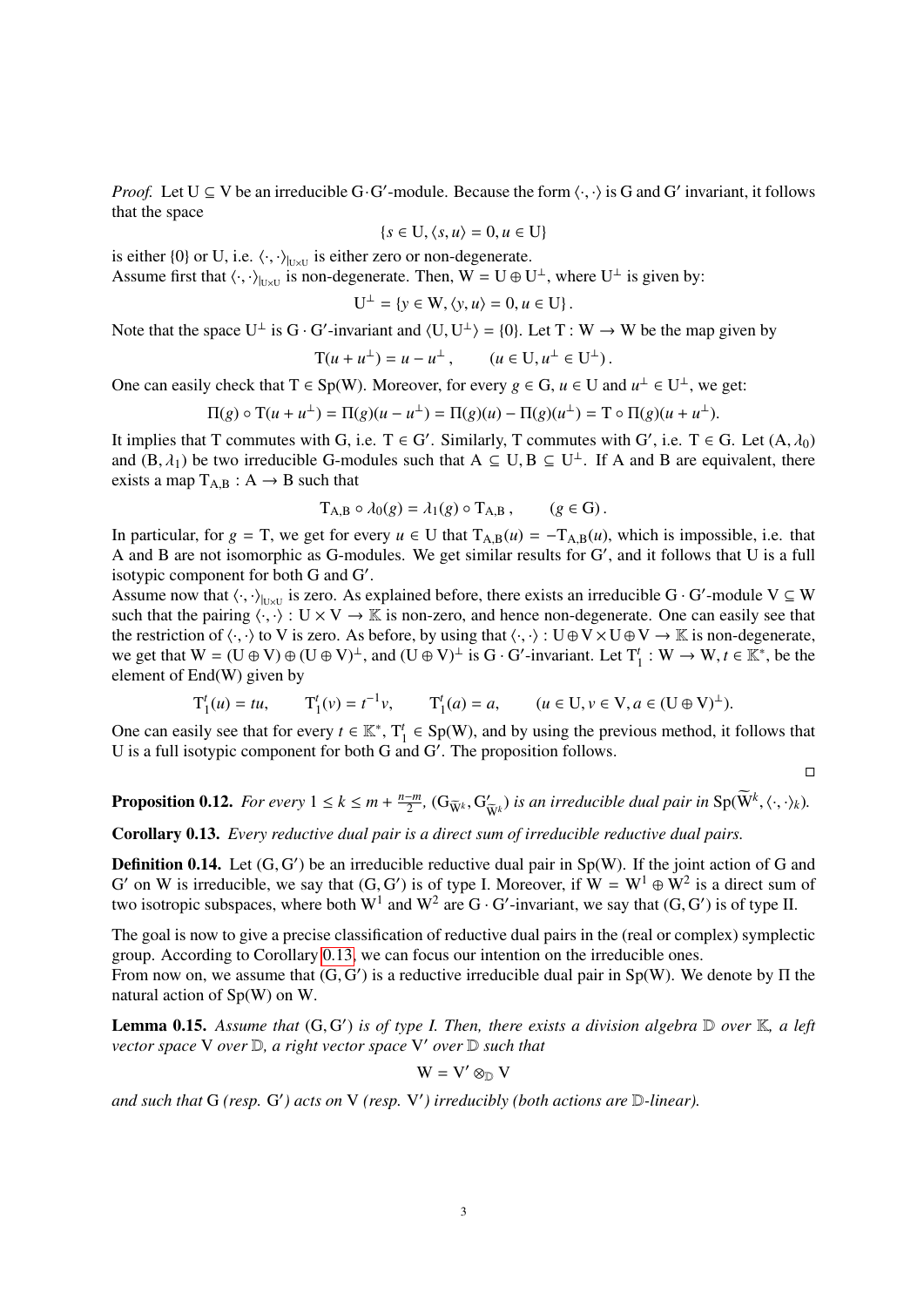*Proof.* Let ( $\lambda$ , V) be an irreducible G-submodule of ( $\Pi$ , W), and let  $V_{\lambda}$  be the  $\lambda$ -isotypic component in W, i.e.

$$
V_{\lambda} = \{T(V), T \in Hom_G(V, W)\}
$$

 $V_{\lambda} = \{T(V), T \in Hom_G(V, W)\}\;.$ <br>One can easily see that for every  $g' \in G'$  and  $T \in Hom_G(V, W)$ ,  $\Pi(g') \circ T \in Hom_G(V, W)$ , i.e.<br>Home (V, W) is a G'-module. In particular, G' acts on  $V_{\lambda}$  and by using the fact that  $G \cdot G'$  acts on Hom<sub>G</sub>(V, W) is a G'-module. In particular, G' acts on  $V_\lambda$  and by using the fact that  $G \cdot G'$  acts on W irreducibly it follows that  $W = V_\lambda$ W irreducibly, it follows that  $W = V_{\lambda}$ .

We denote by S the map given by

$$
S: \text{Hom}_G(V, W) \otimes_{\mathbb{K}} V \ni T \otimes \nu \to T(\nu) \in W.
$$

Let  $\mathbb{D} := \text{End}_{G}(V)$ . It is well-known that  $\mathbb{D}$  is a division algebra over K. The space V can be seen as D-module where D acting naturally on the left. Similarly,  $Hom_G(V, W)$  can be seen as a right D-module:

 $T \cdot D = T \circ D$ ,  $(D \in \mathbb{D}, T \in \text{Hom}_G(V, W))$ .

For every  $D \in \mathbb{D}$ ,  $T \in Hom_G(V, W)$  and  $v \in V$ , we get:

$$
S(T \otimes D \cdot \nu) = T(D(\nu)) = T \circ D(\nu) = S(T \cdot D \otimes \nu).
$$

In particular, the map S factors through  $V \otimes_D Hom_G(V, W)$  and one can easily check that the corresponding map

 $S: Hom_G(V, W) \otimes_{\mathbb{D}} V \to W$ 

is an isomorphism of  $G \times G'$ -module. The lemma follows.

 $\Box$ 

By keeping the notations of Lemma [0.15,](#page-2-1) we get the following proposition.

<span id="page-3-1"></span>Proposition 0.16. *There exists an involution* ι *on* <sup>D</sup>*, a* ι*-hermitian form* γ *on* <sup>V</sup>*, a* ι*-skew-hermitian form* γ <sup>0</sup> *on* V 0 *such that*

$$
\langle u_1 \otimes u_1', u_2 \otimes u_2' \rangle = \text{tr}_{\mathbb{D}/\mathbb{K}} \left( \gamma(u_1, u_2) \gamma'(u_1', u_2') \right), \qquad \left( u_2, u_2 \in \mathcal{V}, u_1', u_2' \in \mathcal{V}' \right),
$$

*and such that*  $(G, G') \approx (G(V, \gamma), G(V', \gamma')).$ 

Before proving this proposition, we say few words about some natural forms that we can construct on the space V. We denote by V the D-vector space and by  $V_K$  the corresponding vector space over K (coming from the proof of Lemma [0.15\)](#page-2-1). As explained in the proof of Lemma [0.15,](#page-2-1)  $V_K$  is a real subspace of W. On  $V_{\mathbb{K}}$ , we consider the bilinear forms  $\beta_{g'_1, g'_2}, g'_1$  $\frac{1}{1}, g_2'$  $y_2 \in G'$ , given by:

$$
\beta_{g'_1, g'_2}(v_1, v_2) = \langle g'_1 v_1, g'_2 v_2 \rangle, \qquad (v_1, v_2 \in V_{\mathbb{K}}).
$$

<span id="page-3-0"></span>**Lemma 0.17.** For every  $g'_1, g'_2$ <br>Moreover there exists  $g'_1, g'_2$  $Q'_2 \in G'$ , the forms  $\beta_{g'_1, g'_2}$  are G-invariant, either zero or non-degenerate.<br>*G*' such that the form  $\beta$ , , is non-degenerate. Moreover, there exists  $g'_1, g'_2 \in G'$  such that the form  $\beta_{g}$  $Q'_2 \in G'$  such that the form  $\beta_{g'_1, g'_2}$  is non-degenerate.

Let β be a G-invariant bilinear form on V<sub>K</sub> obtained from Lemma [0.17.](#page-3-0) We know that  $\beta = \beta^{s} + \beta^{s-s}$ , with  $\beta^{s}$  (resp.  $\beta^{s-s}$ ) is the symmetric (resp. skew-symmetric) bilinear form on V<sub>x</sub> given by β <sup>s</sup> (resp.  $\beta^{s-s}$ ) is the symmetric (resp. skew-symmetric) bilinear form on V<sub>K</sub> given by

$$
\beta^{s}(u,v) = \frac{\beta(u,v) + \beta(v,u)}{2}, \qquad \beta^{s-s}(u,v) = \frac{\beta(u,v) - \beta(v,u)}{2}, \qquad (u,v \in V_{\mathbb{K}}).
$$

By using that both  $\beta^s$  and  $\beta^{s-s}$  are G-invariant, it follows that they are either zero or non-degenerate.<br>Using that  $\beta$  is non-degenerate, it follows that at least one of them is non-degenerate. Using that  $\beta$  is non-degenerate, it follows that at least one of them is non-degenerate.

Let  $\alpha$  be such a non-degenerate, either symmetric or skew-symmetric, G-invariant, bilinear form on  $V_{\mathbb{K}}$ , and let  $\eta \in {\pm 1}$  the element satisfying  $\alpha(u, v) = \eta \alpha(v, u)$  for every  $u, v \in V_{\mathbb{K}}$ .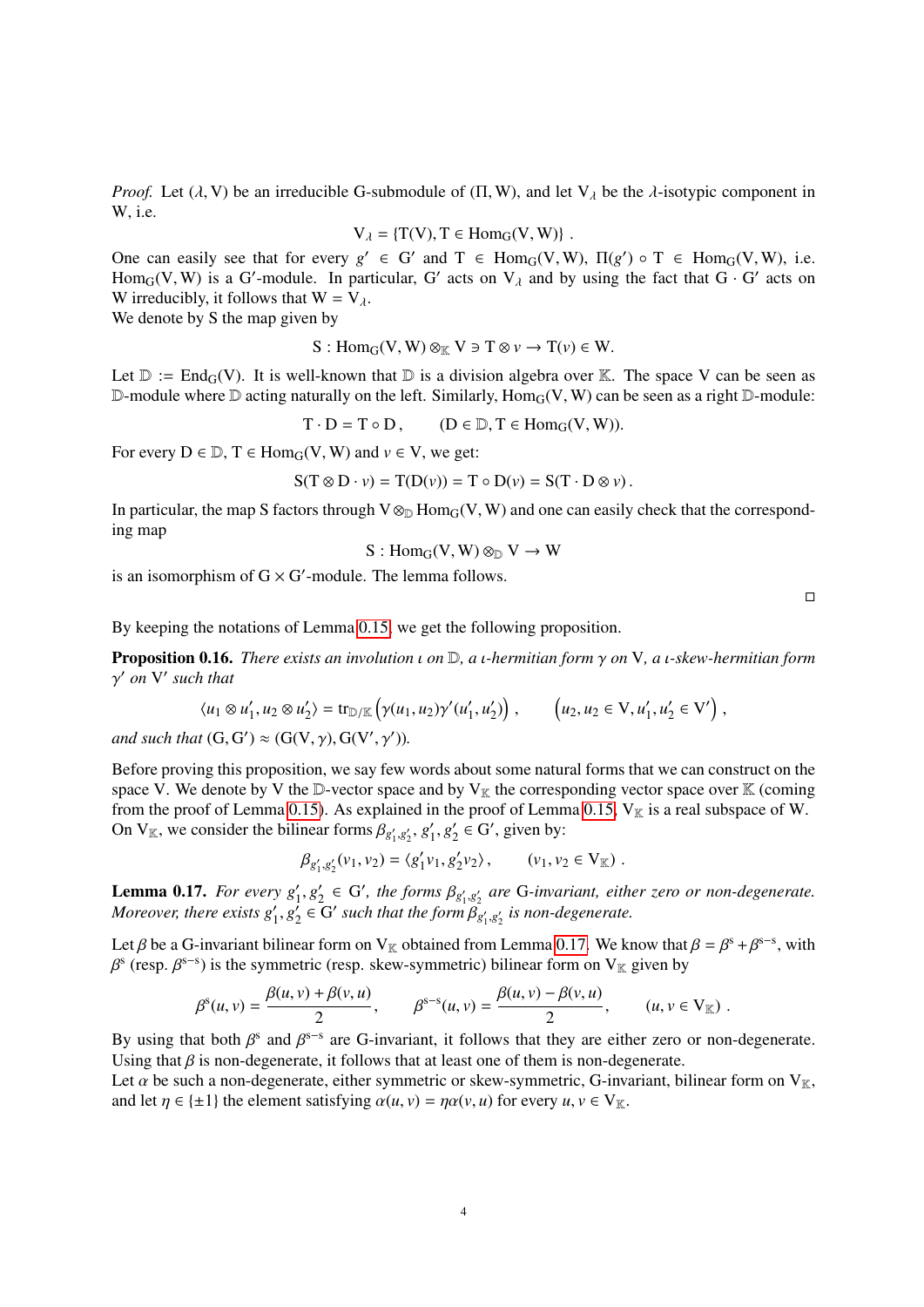We define  $\iota$  : End(V<sub>K</sub>)  $\rightarrow$  End(V<sub>K</sub>) the map given by

$$
\alpha(\mathbf{T}(u), v) = \alpha(u, \iota(\mathbf{T})v), \qquad (u, v \in \mathbf{V}_{\mathbb{K}}).
$$

**Lemma 0.18.** *The map i is a well-defined involution on*  $End(U_{\mathbb{C}})$  *and preserves*  $\mathbb{D} = End_{\mathfrak{a}}(V_{\mathbb{K}})$ *. Moreover, for every*  $X, Y \in End(V_{\mathbb{K}})$ *, we get:* 

$$
\iota(XY)=\iota(Y)\iota(X).
$$

*Proof.* First of all, for every  $D \in End(V_{\mathbb{K}})$  and  $u, v \in V_{\mathbb{K}}$ , we have:

$$
\alpha(u, D \cdot v) = \eta \alpha(D \cdot v, u) = \eta \alpha(v, \iota(D) \cdot u) = \alpha(\iota(D) \cdot u, v) = \alpha(u, \iota^{2}(D)v),
$$

i.e.  $\iota^2(D) = D$ .<br>Moreover for

Moreover, for  $D \in \text{End}_{\mathfrak{g}}(V_{\mathbb{K}})$  and  $X \in \mathfrak{g}$  (in particular,  $DX = XD$ ), we get for every  $u, v \in V_{\mathbb{K}}$  that

$$
\alpha(u, \iota(D)(X(v))) = \alpha(D \cdot u, X(v)) = \alpha(X(D \cdot u), v) = \alpha(D(X \cdot u), v) = \alpha(X(u), \iota(D)v)
$$
  
=  $\alpha(u, X\iota(D)(v)) = \alpha(u, X\iota(D)(v)),$ 

i.e.  $\iota(D)X = X\iota(D)$ , and in particular,  $\iota$  preserves  $\text{End}_{g}(V_{\mathbb{K}})$  and we get an involution on  $\mathbb{D}$ .<br>Finally, for every homogeneous elements  $X, Y \in \text{End}(V_{\mathbb{K}})$  and  $\mu, \nu \in V_{\mathbb{K}}$ , we have: Finally, for every homogeneous elements  $X, Y \in End(V_{\mathbb{K}})$  and  $u, v \in V_{\mathbb{K}}$ , we have:

$$
\alpha(u, \iota(XY)v) = \alpha(XY(u), v) = \alpha(Y(u), \iota(X)v) = \alpha(u, \iota(Y)\iota(X)v) = \alpha(u, \iota(Y)\iota(X)v),
$$

i.e.  $\iota$ (XY) =  $\iota$ (Y) $\iota$ (X).

We fix a non-degenerate *ι*-sesquilinear form  $\gamma_0$  on V, i.e.

 $\gamma_0(ua, vb) = \iota(a)\gamma_0(u, v)b$ ,  $(u, v \in V, a, b \in \mathbb{D})$ .

We denote by  $\gamma_1$  the form on  $V_K$  given by

 $\gamma_1(u, v) = \text{tr}_{\mathbb{D}/\mathbb{K}} (\gamma_0(u, v)), \qquad (u, v \in \mathbb{V}_{\mathbb{K}}).$ 

This form is non-degenerate, and in particular, there exists  $T: V_{\mathbb{K}} \to V_{\mathbb{K}}$  such that

 $\alpha(u, v) = \gamma_1(T(u), v), \qquad (u, v \in V_K).$ 

Let  $\tilde{\gamma}$  be the form on V given by

$$
\tilde{\gamma}(u,v) = \gamma_0(\mathbf{T}(u),v), \qquad (u,v \in \mathbf{V}).
$$

Lemma 0.19. *The form* γ˜ *is non-degenerate, either* ι*-hermitian or skew-*ι*-hermitian, and* <sup>G</sup>*-invariant.*

*Proof.* First of all, one can notice that T commutes with D. Indeed, for every  $u, v \in V$  and  $D \in D$ , we get:

$$
\gamma_1(T(D \cdot u), v) = \alpha(D \cdot u, v) = \alpha(u, \iota(D) \cdot v) = \gamma_1(T(u), \iota(D) \cdot v) = \gamma_1(D \cdot T(u), v),
$$

i.e.  $T(D \cdot u) = D \cdot T(u)$  for every  $u \in V$  because  $\gamma_1$  is non-degenerate.<br>We know that there exists  $\varepsilon \in \{+1\}$  such that  $g(u, v) = g g(v, u)$  for  $\varepsilon$ We know that there exists  $\varepsilon \in \{\pm 1\}$  such that  $\alpha(u, v) = \varepsilon \alpha(v, u)$  for every  $u, v \in V_{\mathbb{K}}$ . We claim that for every  $u, v \in V$ ,

$$
\iota(\tilde{\gamma}(u,v)) = \varepsilon \tilde{\gamma}(v,u).
$$

In order to prove the previous equality, it is enough to prove that for every  $D \in D$ ,  $tr_{D/K}(D(\tilde{\gamma}(u, v)))$  =  $tr_{D/K}(D(\tilde{\gamma}(v, u)))$  (here we really need to prove it for every  $D \in D$ ) indeed  $tr_{D/K}(X) = tr_{D/K}(Y)$  does  $tr_{\mathbb{D}/\mathbb{K}}(\varepsilon D_l(\tilde{\gamma}(v,u)))$  (here, we really need to prove it for every  $D \in \mathbb{D}$ , indeed,  $tr_{\mathbb{D}/\mathbb{K}}(X) = tr_{\mathbb{D}/\mathbb{K}}(Y)$  does not imply that  $X = Y$ ).

For every  $u, v \in V$  and  $D \in \mathbb{D}$ , we get:

$$
\operatorname{tr}_{\mathbb{D}/\mathbb{C}}(\operatorname{D}\iota(\tilde{\gamma}(u,v))) = \operatorname{tr}_{\mathbb{D}/\mathbb{C}}(\iota(\operatorname{D}\tilde{\gamma}(u,v))) = \operatorname{tr}_{\mathbb{D}/\mathbb{C}}(\tilde{\gamma}(u,v)\iota(\operatorname{D})) = \operatorname{tr}_{\mathbb{D}/\mathbb{K}}(\tilde{\gamma}(u,\operatorname{D}\cdot v))
$$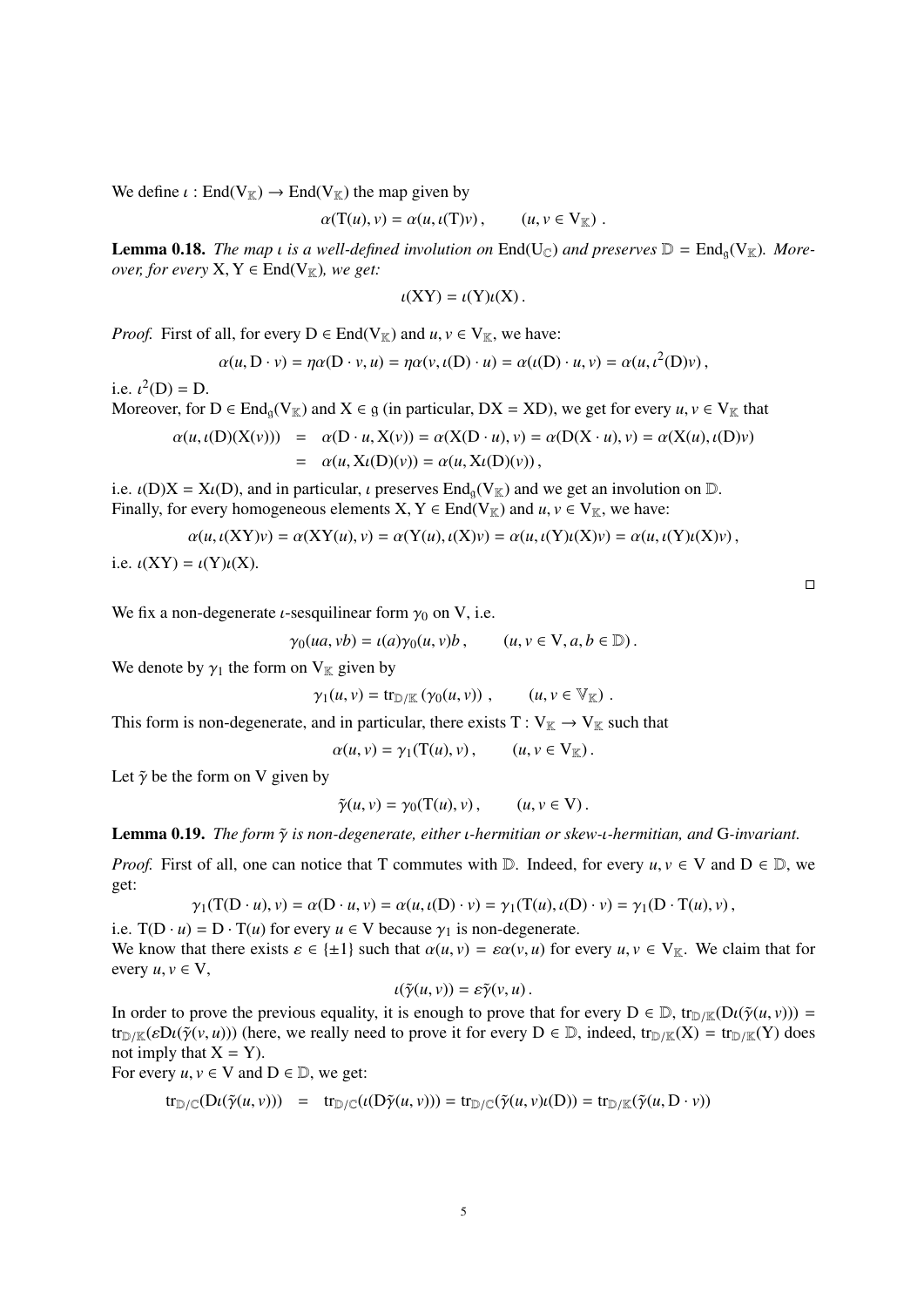$$
= \alpha(u, D \cdot v) = \varepsilon \alpha(D \cdot v, u) = \varepsilon \text{tr}_{D/\mathbb{K}}(\tilde{\gamma}(D \cdot v, u) = \text{tr}_{D/\mathbb{K}}(\varepsilon D \tilde{\gamma}(v, u)),
$$

i.e.  $\tilde{\gamma}$  is either hermitian or skew-hermitian.

We finish by proving that  $\tilde{\gamma}$  is G-invariant. To prove that for every  $g \in G, u, v \in V$ ,  $\tilde{\gamma}(g(u), g(v)) = \tilde{\gamma}(u, v)$ , we are gonna prove that for every  $D \in \mathbb{D}$ ,  $tr_{\mathbb{D}}(\mathbb{K}(D\tilde{\gamma}(gu, gv)) = tr_{\mathbb{D}}(\mathbb{K}(D\tilde{\gamma}(u, v))).$ We have:

 $\text{tr}_{\mathbb{D}/\mathbb{K}}(D\tilde{\gamma}(g(u),g(v))) = \text{tr}_{\mathbb{D}/\mathbb{K}}(\tilde{\gamma}(D\cdot g(u),g(v)))) = \text{tr}_{\mathbb{D}/\mathbb{K}}(\tilde{\gamma}(g(D\cdot u),g(v))) = \text{tr}_{\mathbb{D}/\mathbb{K}}(\tilde{\gamma}(D\cdot u,v)) = \text{tr}_{\mathbb{D}/\mathbb{K}}(D\tilde{\gamma}(u,v)),$ and the lemma follows.

 $\Box$ 

 $\Box$ 

*Proof of Proposition [0.16.](#page-3-1)* As explained before, we constructed a G-invariant, non-degenerate, <sup>±</sup>-ι-hermitian form  $\gamma_2$  on V. By using the same method, we construct an involution  $\iota'$  on D, and a G'-invariant, non-<br>degenerate  $\pm \iota'$ -hermitian form  $\gamma_2$  on V'. Note that  $\iota = \iota'$  and it follows that there exists  $\Omega \in \mathbb{$ degenerate,  $\pm -i'$ -hermitian form  $\gamma_2$  on V'. Note that  $\iota_{|z(\mathbb{D})} = \iota'_{|z(\mathbb{D})}$ , and it follows that there exists  $Q \in \mathbb{D}^*$ such that  $\iota' \circ \iota(D) = QDQ^{-1}$ . We denote by  $\gamma'$  the form on V' given by

$$
\gamma'(u',v') = \gamma_2(u',Q\cdot v'), \qquad (u',v' \in V').
$$

The form  $\gamma'$  is sesquilinear with respect to the involution  $\iota$  on  $\mathbb{D}$ . Indeed, for every  $u', v' \in V'$  and  $D \in \mathbb{D}$ , we get: we get:

$$
\gamma'(u', D \cdot v') = \gamma_2(u', Q \cdot D v') = \gamma_2(u', Q D Q^{-1} Q \cdot v') = \gamma_2(u', \iota'(u(D) Q \cdot v') = \gamma_2(u', Q \cdot v') \iota'^2(\iota(D)) = \gamma'(u', \nu') \iota(D).
$$

On the tensor product V  $\otimes_{\mathbb{K}} V'$ , we define the form  $\gamma_3$  by

$$
\gamma_3(u_1 \otimes u_1', u_2 \otimes u_2') = \text{tr}_{\mathbb{D}/\mathbb{K}}(\tilde{\gamma}(u_1, u_2)\gamma'(u_2', u_1')), \qquad (u_1, u_2 \in \mathcal{V}, u_1', u_2' \in \mathcal{V}').
$$

For every  $D \in \mathbb{D}$ ,  $u_1, u_2 \in V$  and  $u'_1$  $x'_1, u'_2$  $y_2' \in V'$ , we get:

$$
\gamma_3(u_1 \cdot D \otimes u_1', u_2 \otimes u_2') = \text{tr}_{D/\mathbb{K}}(\tilde{\gamma}(u_1 \cdot D, u_2)\gamma'(u_2', u_1')) = \text{tr}_{D/\mathbb{K}}(\iota(D)\tilde{\gamma}(u_1, u_2)\gamma'(u_2', u_1'))
$$
  
=  $\text{tr}_{D/\mathbb{K}}(\tilde{\gamma}(u_1, u_2)\gamma'(u_2', D \cdot u_1')) = \gamma_3(u_1 \otimes D \cdot u_1', u_2 \otimes u_2'),$ 

i.e.  $\gamma_3$  defines a bilinear form V  $\otimes_{\mathbb{D}} V' = W$ . Note that the form  $\gamma_3$  is G · G'-invariant, non-degenerate, and either symmetric or skew-symmetric. In particular, there exists T · W  $\rightarrow$  W such that for every and either symmetric or skew-symmetric. In particular, there exists  $T : W \to W$  such that for every  $w, w' \in W$ ,

$$
\gamma_3(w, w') = \langle T(w), w' \rangle, \qquad (w, w' \in W).
$$

 $\gamma_3(w, w') = \langle T(w), w' \rangle$ ,  $(w, w' \in W)$ .<br>By using the G · G'-invariance of  $\gamma_3$ , it follows that T commutes with both G and G'. Because the<br>action of G · G' on W is irreducible, it follows that T – D, with D  $\in \mathbb{D}^*$ . Let action of G · G' on W is irreducible, it follows that  $T = D$ , with  $D \in \mathbb{D}^*$ . Let  $\varepsilon \in \{\pm 1\}$  such that  $\gamma_2(w, w') = \varepsilon \gamma_2(w', w)$  for every  $w, w' \in W$ . Then  $\varepsilon(D \cdot w', w) = \langle w, \iota(D) \cdot w' \rangle$  and by replacing the form  $\gamma_3(w, w') = \varepsilon \gamma_3(w', w)$  for every  $w, w' \in W$ . Then,  $\varepsilon \langle D \cdot w', w \rangle = \langle w, \iota(D) \cdot w' \rangle$ , and by replacing the form  $\tilde{\gamma}$  by the form  $\gamma$  on V given by  $\tilde{\gamma}$  by the form  $\gamma$  on V given by

 $\gamma(v_1, v_2) = \tilde{\gamma}(v_1 \cdot D^{-1}, v_2), \qquad (v_1, v_2 \in V),$ 

we get that

$$
\langle (u_1 \otimes u_1', u_2 \otimes u_2') \rangle = \text{tr}_{\mathbb{D}/\mathbb{K}}(\gamma(u_1, u_2)\gamma'(u_2', u_1')) \,, \qquad (u_1, u_2 \in \mathcal{V}, u_1', u_2' \in \mathcal{V}') \,,
$$

and  $G \subseteq G_{\mathbb{D}}(V, \gamma), G' \subseteq G_{\mathbb{D}}(V', \gamma')$ . By using that  $G_{\mathbb{D}}(V, \gamma), G_{\mathbb{D}}(V', \gamma') \subseteq Sp(W)$  and that G (resp.<br>G') commutes with  $G_{\mathbb{D}}(V', \gamma')$  (resp.  $G_{\mathbb{D}}(V, \gamma)$ ) it follows that  $(G, G') = (G_{\mathbb{D}}(V, \gamma) \cdot G_{\mathbb{D}}(V',$ G') commutes with  $G_D(V', \gamma')$  (resp.  $G_D(V, \gamma)$ ), it follows that  $(G, G') = (G_D(V, \gamma), G_D(V', \gamma'))$  and the proposition is proven proposition is proven.

**Corollary 0.20.** *Let*  $(G, G')$  *be an irreducible reductive dual pair of type I. Then,*<br>(1)  $H^* = G(G, G') - (S \pi (2 \pi G) \circ G(\pi G)) \in S \pi (2 \pi \pi G)$ 

- (1) If  $\mathbb{K} = \mathbb{C}$ ,  $(G, G') = (Sp(2n, \mathbb{C}), O(m, \mathbb{C})) \subseteq Sp(2nm, \mathbb{C}),$ <br>(2) If  $\mathbb{K} = \mathbb{R}$  (G G') is isomorphic to one of the following i
- (2) If  $\mathbb{K} = \mathbb{R}$ ,  $(G, G')$  *is isomorphic to one of the following pair:*